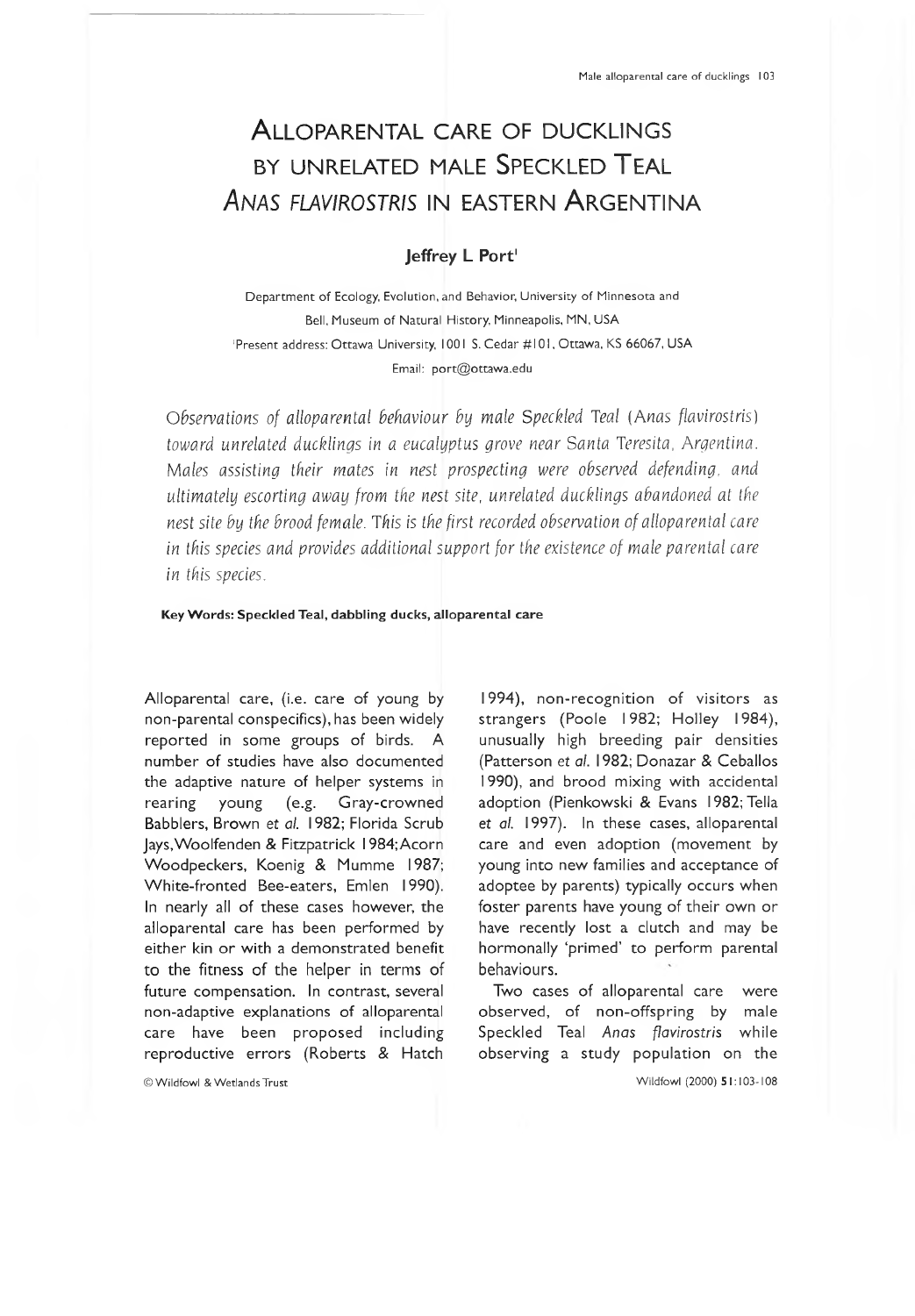#### 104 Male alloparental care of ducklings

Estancia Los Yngleses in central Buenos Aires province, Argentina between 1991 and 1994. Biparental care has been documented in this species (Port 1998a) and teal pairs preferentially select arboreal cavities in which to nest. In both cases, the males were believed to be prospecting for nest sites with their mates when the alloparental care behaviour occurred. Also described are protective behaviours by non-parental males in response to aggression by females and perceived threats to ducklings by human observers.

# **Results**

On 8 October 1992, five ducklings hatched in a nest belonging to marked female GyRy. During nest exodus, two ducklings were late in emerging from the cavity and were abandoned. These two ducklings remained at the base of the nest tree for several minutes, each attempting to follow several adult birds present in the area. When one duckling was pecked repeatedly by a female, a male approached and proceeded to lead the duckling away from the female. When an observer attempted to approach the lone male and duckling, the male performed a distraction display until the observer retreated. This display, accompanied by vocalisations in a manner similar to that described for female *Anas* by Johnsgard ( 1968), consisted of exaggerated wing flapping and repeated attempts to lead the observer away from the duckling. The lone male then led the duckling across the pasture to a nearby wetland where they disappeared. It is very unlikely that this male was the parent of the duckling. While the location of the putative biological father was not known at the time of nest exodus, males present during exodus always accompanied their departing mates (Port 1998b).

On 28 September 1994, female RoRA departed from the study grove with a brood. Exodus occurred prior to sunrise and was not observed but the female was radio marked and was located subsequently on a nearby wetland accompanied by three ducklings and her marked mate. All ducklings in the brood had been individually identified with specific combinations of web punches prior to exodus. Shortly after sunrise, a lone duckling was observed in the company of several adult teal near the nest site. When approached, a male performed a distraction display (similar to that described above) for approximately 30 seconds before flying away. The duckling was captured and identified as belonging to RoRA female's brood. Since RoRA's mate was marked, the male performing the distraction display was not the putative parent of the duckling.

Two additional observations were made involving males and unrelated offspring. On both occasions paired females chased unescorted ducklings while their mates defended the ducklings. The males ultimately followed their mates, leaving the ducklings behind. On 8 October 1992, a brood became separated during nest exodus and several ducklings began following putatively unrelated females. Male A shielded the ducklings from his mate and then performed a Point-Beside display (called Greeting by Lorenz 1971) beside the ducklings toward his mate. The target birds in this behaviour are the ducklings broadside to his display. This display is performed frequently by a male Speckled Teal beside his mate as a greeting, with warning overtones toward the approaching bird. Male A remained with the ducklings briefly following the departure of his mate. When several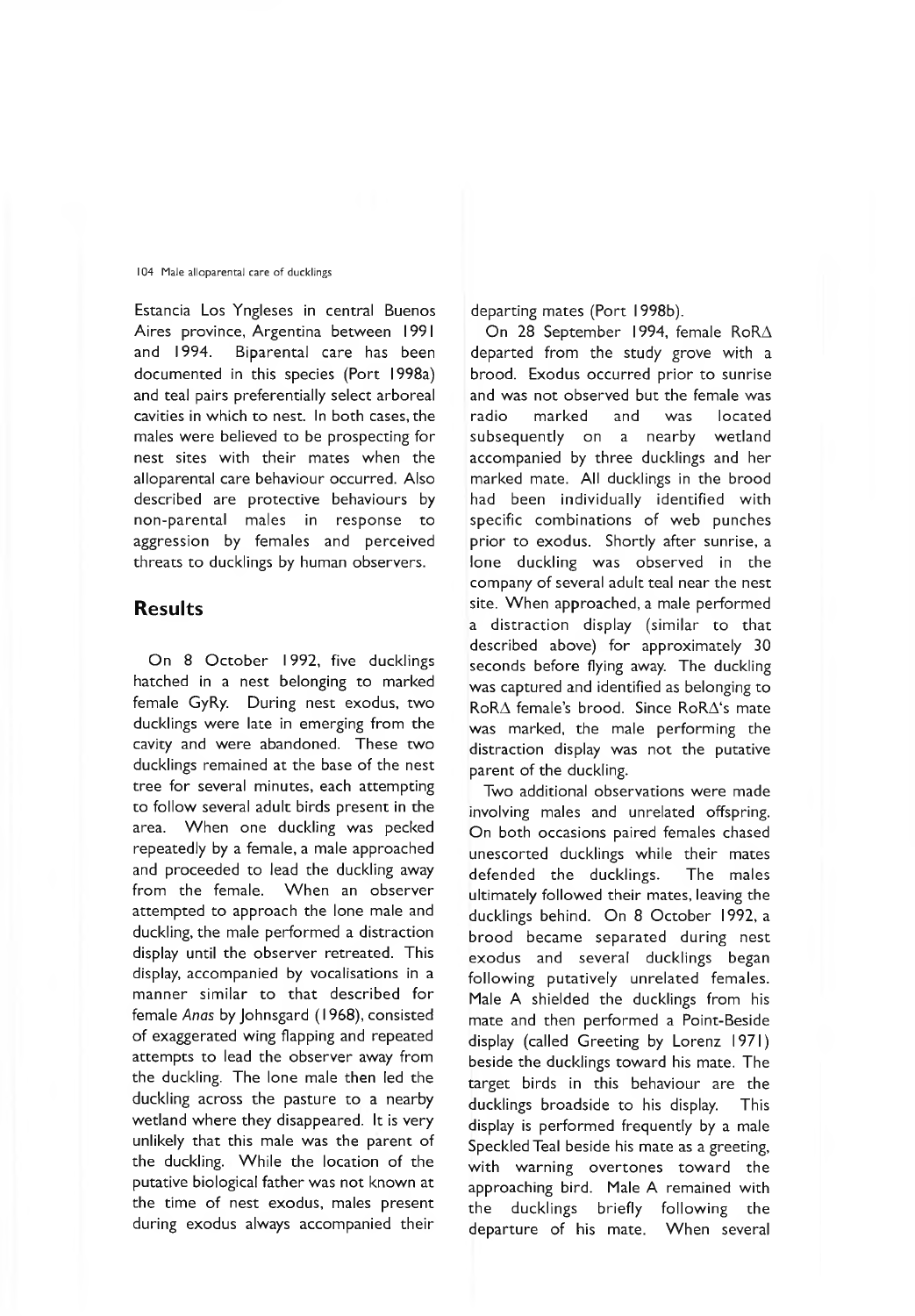ducklings attempted to follow a second female, her mate, Male B, shielded the ducklings from his mate's peck attempts.

On 19 November 1992, a similar observation was made as a brood became scattered during exodus. Several females pecked aggressively at the ducklings and one male attempted to shield a duckling from attacks by his mate. Neither the male nor female was known to be the parent of the duckling.

# **Discussion**

Interest in ducklings by pre- or postbreeding individuals has been noted in several waterfowl species. Brewer (1996) documented the adoption of two Whitecheeked Pintail A. *bahamensis* broods by captive, paired male Chiloe Wigeon A. *sibilatrix* during the incubation period. Brood amalgamations were also noted among captive and wild pairs of Chiloe Wigeon with broods of their own. Weatherhead (1979) describes the defense of a female Northern Shoveler A. *clypeata* and brood by Common Eiders *Somateria mollissima* from Herring Gull *Larus argentatus* attacks. In both cases of alloparental care reported here in Speckled Teal, males protected and escorted apparently unrelated ducklings even though they currently had no young of their own and their mates had apparently not yet selected nest sites.

While the period of observation of these individuals was limited, the behaviour of the males and ducklings involved promotes speculation. In Speckled Teal, males are actively involved in nest searching, nest defense, and parental care. Parental care in birds has been demonstrated to be under the partial control of hormones (Buntin 1996) and

during the pre-nesting period males probably have elevated hormone levels similar to those observed in nesting females. Since males do not incubate, they do not form bonds with ducklings prior to hatch, and bonding would normally occur during and after exodus from the nest cavity. A breeding male may reach a hormonal state where he is 'primed' to accept ducklings and perform distraction displays when they are threatened. Interestingly, studies using passerine species in which males provide parental care have found that levels of testosterone are elevated prior to breeding and decrease during the period of parental care. When testosterone levels are elevated experimentally, male parental care decreases (Ketterson et *al.* 1992; Saino & Moller 1995; Schoech et *al.* 1996). During nest prospecting, male Speckled Teal probably have elevated testosterone levels yet performed alloparental care behaviours in response to the presence of unrelated ducklings.

It is believed the observations of defense and alloparental care of ducklings in Speckled Teal are the result of reproductive error, enhanced by an elevated hormonal state maintained during the breeding season and related to the selective pressure for male nest defense and subsequent parental care. Arboreal nesting may select for strong male parental care behaviour in this species (Port 1998b). Weatherhead (1979) attributed interspecific defensive behaviour by postbreeding eider females to high hormonal levels maintained following breeding, and a similar explanation may apply here.

When paired males were present near the nest during exodus, they accompanied their mates and broods to the broodrearing areas. Several males escorted ducklings that strayed during exodus and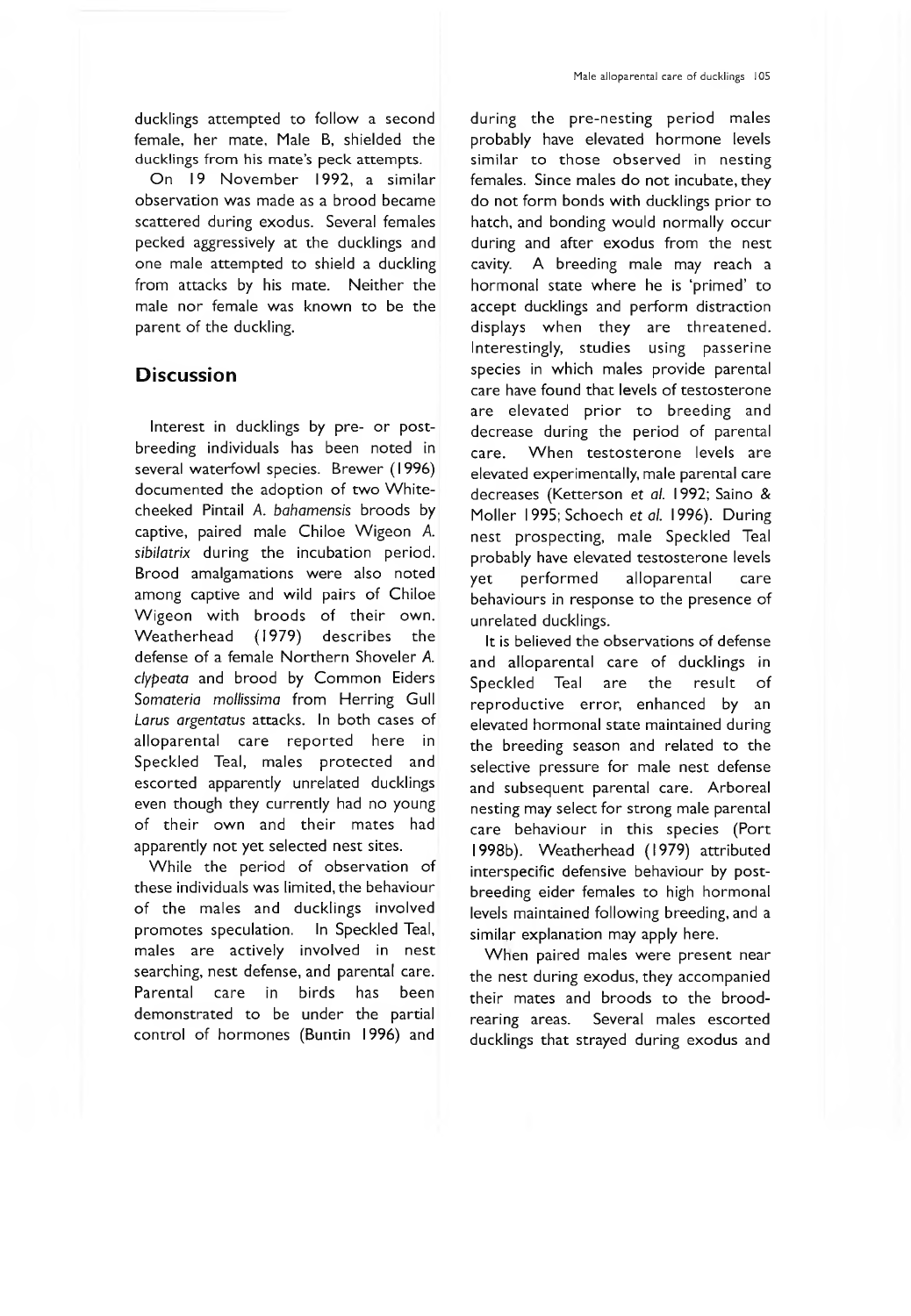#### 106 Male alloparental care of ducklings

performed distraction displays in response to threats to their broods (Port 1998b). One female performed a distraction display during exodus in response to an attack on the brood by an Aplomado Falcon *Falco femoralis* and male responses may provide the brood with similar protection from predators during exodus. Attacks on ducklings may have a releaserlike effect on males, eliciting defensive behaviour among non-parental males due to its similarity to the correct stimulus in normal brood-rearing situations.

It is believed that several of the hypothesis proposed to explain alloparental care in other species clearly do not apply to Speckled Teal. Pienkowski & Evans (1982) proposed that adoption resulted from accidental brood mixing. In the observations reported here, teal males displayed parental behaviour prior to nesting and lacked broods of their own, thus accidental mixing does not adequately explain their behaviour. Poole (1982) and Holley (1984) explained adoption in Ospreys *Pandion haliaetus* and Herring Gulls, respectively, as the result of nonrecognition of visitors to the nest site. Since male teal do not incubate, and teal have precocial young that exit the nest soon after hatch, identification of young through association with a nest site is unlikely, particularly in light of the prenesting status of the males.

Unlike males, females establish early bonds with the brood during incubation and brooding. Pre-incubation females lack this early bonding with the brood and may not be hormonally prepared to accept ducklings. The aggressive female responses to unrelated ducklings suggest that females strongly resist accepting strange ducklings. Females never demonstrated an interest in abandoned ducklings and either ran away from or chased and pecked the unrelated ducklings. This suggests that brood amalgamation may not be advantageous to females in this species and may even be a liability (see Eadie et *al.* 1988 for review of costs and benefits of brood amalgamation).

A final hypothesis attributes accidental adoption to unusually high breeding pair densities (e.g. Patterson et *al.* 1982). Speckled Teal frequently nest in the abandoned nest cavities of Monk Parakeets *Myiopsitta monachus* (Port 1998a) and as is the case at Los Yngleses, Monk Parakeets often nest colonially, so that several or many teal females may be nesting in close proximity. This suggests that high breeding pair densities are not unusual in this population and teal may be adapted to breeding under these conditions.

Ducklings may interpret alloparental behaviours as indicative of a parental bond, particularly when performed by a male. The bonds ducklings form with parents during the first week of life are unstable and ducklings scattered during this period may not reform bonds with parents easily (Schmutz et *al.* 1982). Speckled Teal ducklings scattered during exodus often attempted to follow numerous individuals before successfully rejoining the brood female (Port 1998b).

Newly-hatched Speckled Teal ducklings, like all *Anas* offspring, will not survive independent of their parents. Unescorted ducklings are unlikely to locate wetlands or survive the journey to them, a journey of several hundred meters in most cases. In addition, ducklings require brooding in the first two weeks after hatch to maintain adequate body temperature and provide oils for waterproofing the down (McKinney 1969; Seymour 1982). In the absence of the brood female, ducklings appear to respond to positive male behaviours to the extent of following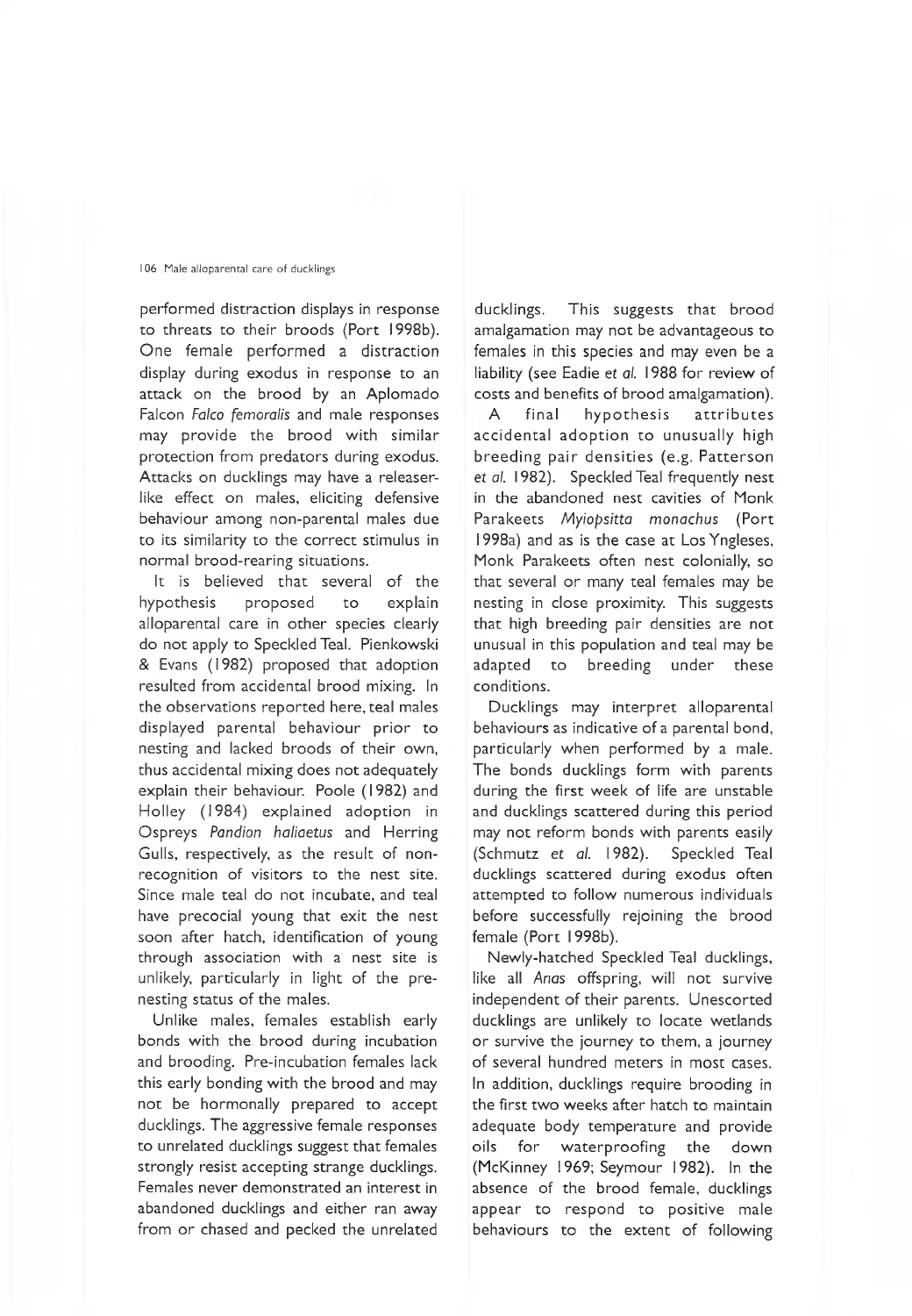unrelated males away from the nest site.

Without further observations it is impossible to conclude whether these unrelated males remained with the ducklings after leaving the nesting area and whether adoption took place. Brood amalgamation itself is well documented among waterfowl but generally has been observed to occur among pairs with broods of their own and not pre-nesting individuals, particularly males. These observations of alloparental care by unrelated male Speckled Teal indicate the need for further investigation.

## **A ckn o w le d ge m e n ts**

I thank S. Port, P. Johnson, S. Osborne, N. Rojek, T. Port, and A. Sarrias for excellent assistance with fieldwork. I am also very grateful to the John Boote family for permission to use the Estancia Los Yngleses to conduct my research. I thank M. Beade, Fundacion Vida Silvestre Argentina, and the Argentine National Parks Service for logistical support. The final manuscript was improved by comments from Frank McKinney and an anonymous reviewer. This study was supported by grants from the Dayton Natural History Fund and James W. Wilkie Fund of the James F. Bell Museum of Natural History, Frank M. Chapman Memorial Fund of the American Museum of Natural History, Sigma Xi Society, a University of Minnesota Doctoral Dissertation Improvement Grant, and a grant to F. McKinney from the National Science Foundation (BNS-8820065).

### **References**

- Brewer, G. (1996). Displays and breeding behaviour of the Chiloe W igeon *Anas sibilatrix. Wildfowl 47:* 97-125
- Brown, J. L., E. R. Brown, S. D. Brown & D. D. Dow. (1982). Helpers: Effects of experimental removal on reproductive success. *Science* 215: 421-422.
- Buntin.J. (1996). Neural and hormonal control of parental behaviour in birds. *Advances in the Study of Behaviour* 25: 161-213.
- Donazar, J.A. & O. Ceballos. (1990). Acquisition of food by fledgling Egyptian Vultures *Neophron percnopterus* by nest-switching and acceptance by foster parents. *Ibis* 132: 603- 607.
- Eadie, J., F. P. Kehoe&T. D. Nudds. (1988). Prehatch and post-hatch brood amalgamation in North American Anatidae: a review of hypotheses. *Canadian Journal of Zoology* 66: 1709-1721.
- Emien, S.T. (1990). White-fronted Bee-eaters: Helping in a colonially-nesting species. In: *Cooperative Breeding in Birds,* P. Stacey & W. Koenig, (eds.) pp. 489-526.
- Holley, A. (1984). Adoption, parent-nestling recognition, and maladaption in the Herring Gull *Larus argentatus. Zeitschrift fur Tierpsychologie* 64: 9-14.
- Johnsgard, P. (1968). *Waterfowl: their biology and natural history.* University of Nebraska Press. Lincoln, Nebraska.
- Ketterson, E. D., V. Nolan, Jr., L. Wolf, & C. Ziegenfus. (1992). Testosterone and avian life histories: effects of experimentally elevated testosterone on behaviour and correlates of fitness in the Dark-eyed Junco *Junco hyemaIis. American Naturalist* 140: 980- 999.
- Koenig, W. & R. Mumme. (1987). Population ecology of the co-operatively breeding Acorn Woodpecker. In: *Monographs in Population* Biology, pp. 241 -435.
- Lorenz, K. (1971). Comparative studies of the motor patterns of Anatinae ( 1941 ). In: *Studies*